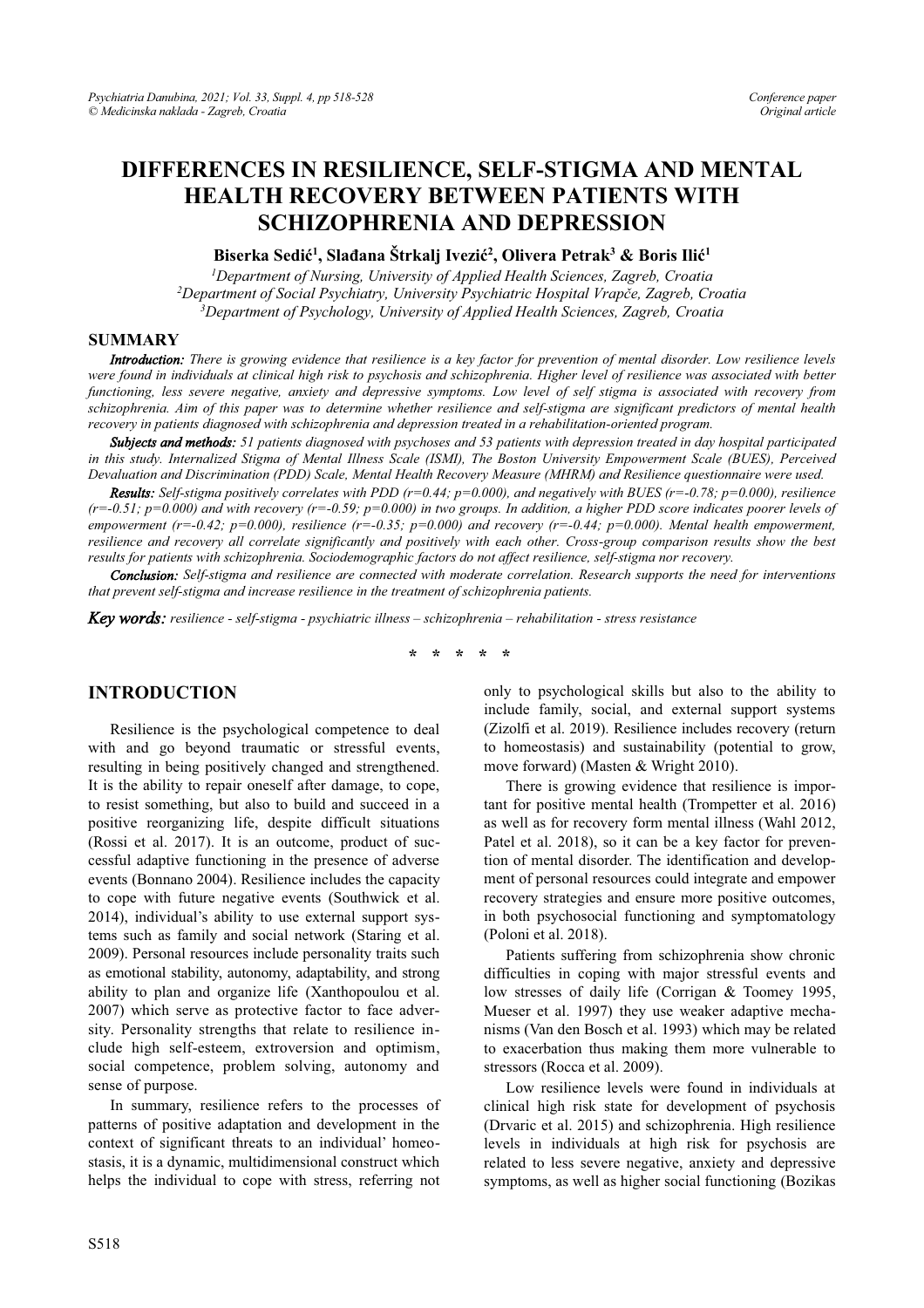& Parlapani 2016). Schizophrenia patients with higher resilience levels and optimism showed higher levels of happiness that associated in turn with lower perceived stress and higher personal mastery (Jain & Jain 2020).

Resilience and recovery are related concept. In comparison with clinical recovery related to remission, personal recovery is a process that is individual and unique to each person. The most frequently cited definition of recovery states that recovery is a deeply personal, unique process of changing one's attitudes, values, feelings, and goals, skills and/or roles. It is a way of living a satisfying, hopeful, and contributing life even with the limitations caused by illness. Recovery involves the development of new meaning and purpose in one's life» (Anthony et al. 2002). Recovery is a selfdetermined and holistic journey that people undertake to heal and grow. Recovery is facilitated by relationships and environments that provide hope, empowerment, choices and opportunities that promote people reaching their full potential as individuals and community members" (Nelson et al. 2014). A recovery orientation in treatment of mental illness holds that individuals are more than the sum of their symptoms-diagnoses and that recovery involves "a redefinition of one's illness as only one aspect of a multi-dimensional sense of self, capable of identifying, choosing, and pursuing personally meaningful goals and aspirations." (Fitzpatrick 2013).

Self-stigma or internalized stigma is related to accepting stereotyped attitudes of mental illness by a person with mental illness as personally relevant, which leads to decrease in self-esteem and self-efficacy (Štrkalj-Ivezić et al. n.d.) More than one third of patients with schizophrenia in a multicenter study showed high levels of self-stigma (Brohan et al. 2010). Research shows that self-stigma is associated with difficulties with subjective and objective recovery including helplessness (Lysaker et al. 2007), decreased self-esteem (Watson & River 2005, Corrigan et al. 2006), low self-esteem, low quality of life (Lysaker et al. 2007, Fung et al. 2007), impoverishment of social relationships (Lysaker et al. 2007) and increased depression risk (Ritsher et al. 2003). There is an association between high levels of internalized stigma and reduced perception of empowerment as well as increased perception of discrimination (Brohan et al. 2010, Sesar et al. 2016). Low level of stigma is related with increase social contact in sample of patients with schizophrenia (Brohan et al. 2010) and higher level of self-efficacy. Higher levels of empowerment protect against self-stigma (Corrigan et al. 2006).

Research (Livingston & Boyd 2010, Sesar et al. 2016) found that socio-demographic characteristics (gender, age, education, employment, marital status, income, nationality) were not significantly correlated with self-stigma, while high levels self-stigma associated with loss of hope, low self-esteem, low empowerment, low quality of life and poor social support.

The main objective of this study was to determine whether resilience and self-stigma are significant predictors of mental health recovery in patients diagnosed with schizophrenia and depression treated in a recoveryoriented rehabilitation program. It is hypothesized that patients with low levels of self-stigma and high levels of resilience will have better treatment outcomes and it is to be expected that rehabilitation programs focused on recovery will have the effect of reducing self-stigma, increasing resilience and recovery. To this end, we sought to investigate the relationship between selfstigma, resistance and recovery in patients diagnosed with schizophrenia and schizoaffective psychosis, treated in long term supportive group therapy (at least one year), compared with patients diagnosed with depression treated in a short-term (three month) program day hospitals.

# **SUBJECTS AND METHODS**

The study was conducted during the first half of 2019 at the Vrapče Psychiatric Clinic in Zagreb. It involved 104 participants with a psychiatric disorder, including 68 women and 36 men. The average age of the participants was 47.3 years with an SD of 10.96 (range 22-74 years). There were 53 participants with depression and 51 with psychotic disorders. Onset of treatment for mental illness averaged 31.7 years with SD=12.38. Age of defining the first diagnosis ranged from 12 to 60 years. Other sociodemographic and disease-related data are provided in Table 1.

The study was approved by the Ethics Committee of the University of Applied Health Sciences and the Psychiatric Clinic Vrapče. Participants were informed verbally and in writing of the methods of implementation and the purpose of the research and the confidentiality of the results, after which they signed informed consent and completed the questionnaire individually. The questionnaire was completed during discharge from a day hospital or rehabilitation program.

# **RESULTS**

# **Descriptive statistics for the entire sample**

In some categories, there is a total of more than 100% of the answers, as participants provided multiple answers  $-$  such as the question of who they live with, the choice of spouse / children and parents or relatives. In addition, it is possible that somewhere the sum of percentages does not reach 100% due to unanswered questions that we did not specifically express. Sociodemographic data and "personal aspects of the disease" data are presented in Table 1.

Our sample was predominantly comprised of women, with a high school diploma, followed by higher education - a quarter of the sample, and least amount of participants with a master's degree or Ph.D.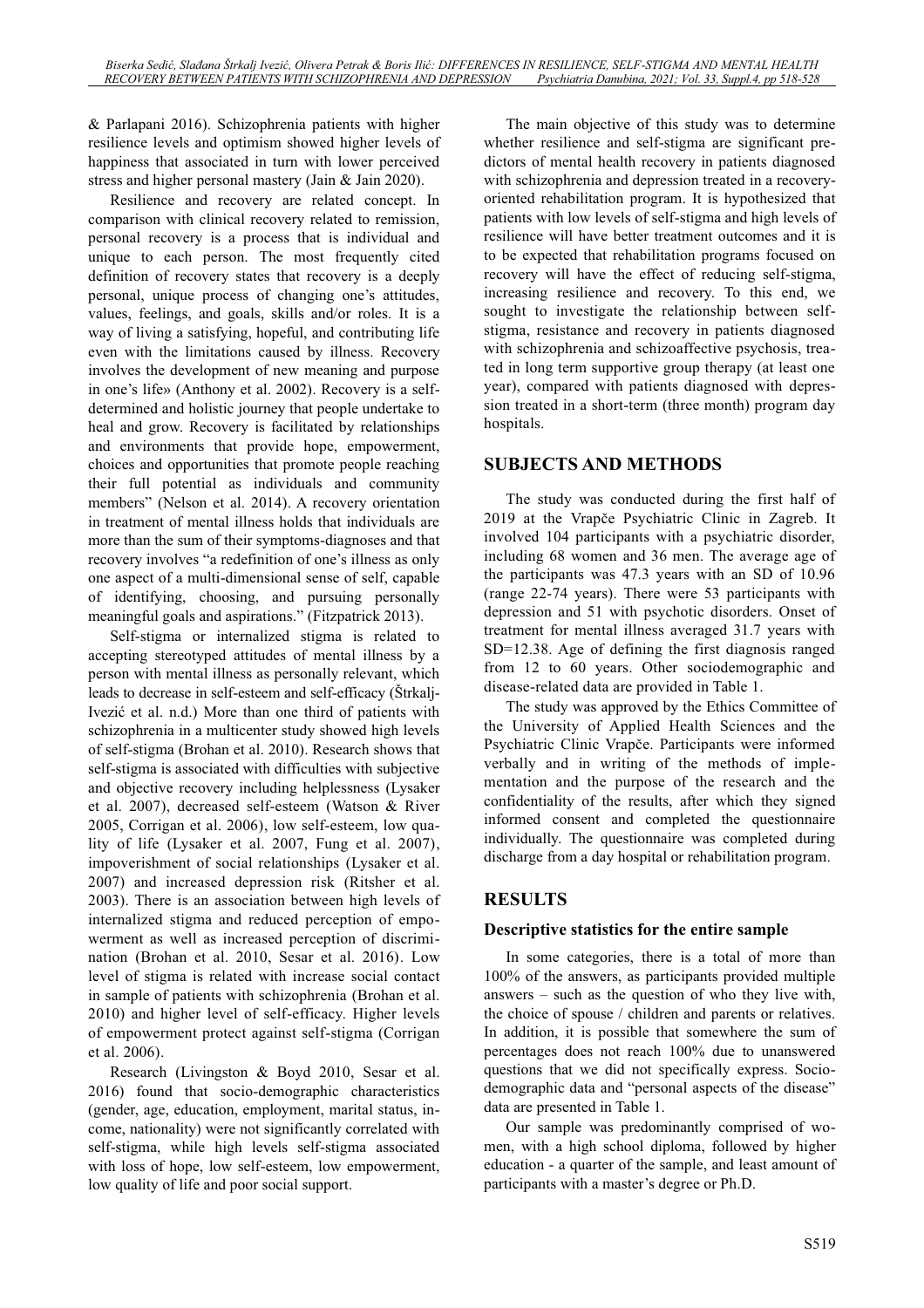Biserka Sedić, Slađana Štrkalj Ivezić, Olivera Petrak & Boris Ilić: DIFFERENCES IN RESILIENCE, SELF-STIGMA AND MENTAL HEALTH *RECOVERY BETWEEN PATIENTS WITH SCHIZOPHRENIA AND DEPRESSION Psychiatria Danubina, 2021; Vol. 33, Suppl.4, pp 518-528* 

| Variable                         | Category                       | Frequency      | $\frac{0}{0}$ |
|----------------------------------|--------------------------------|----------------|---------------|
| Gender                           | Male                           | 36             | 34.6          |
|                                  | Female                         | 68             | 65.4          |
| Education                        | Elementary school              | 14             | 13.5          |
|                                  | High school                    | 63             | 60.6          |
|                                  | University                     | 25             | 24.0          |
|                                  | MSc, Ph.D                      | $\overline{c}$ | 1.9           |
| Current residence                | Homeless                       | 1              | 1.0           |
|                                  | Hospital                       | 6              | 5.8           |
|                                  | Own property (house, flat)     | 82             | 78.8          |
|                                  | Sub-tenant                     | 9              | 8.7           |
|                                  | Relatives                      | 6              | 5.8           |
| Who do they live with            | Spouse / children              | 47             | 45.2          |
|                                  | Parents or relatives           | 29             | 27.9          |
|                                  | Friends                        | $\overline{2}$ | 1.9           |
|                                  | Roommate                       | 1              | 1.0           |
|                                  | Alone                          | 23             | 22.1          |
| Partner                          | Yes                            | 53             | 51.0          |
|                                  | N <sub>o</sub>                 | 47             | 45.2          |
| Friend                           | Yes                            | 91             | 87.5          |
|                                  | No                             | 12             | 11.5          |
| Person of trust                  | Yes                            | 85             | 81.7          |
|                                  | No                             | 16             | 15.4          |
| A close person within the family | Yes                            | 46             | 44.2          |
|                                  | N <sub>o</sub>                 | 57             | 54.8          |
| Employment                       | Full time                      | 26             | 25.0          |
|                                  | Part time                      | 9              | 8.6           |
|                                  | Unemployed, looking for a job  | 12             | 11.5          |
|                                  | Unemployed because of benefits | $\overline{c}$ | 1.9           |
|                                  | Disability                     | 19             | 18.3          |
|                                  | Student                        | 1              | 1.0           |
|                                  | Retired                        | 37             | 35.6          |
| Income                           | Disability                     | 16             | 15.4          |
|                                  | Disability pension             | 22             | 21.1          |
|                                  | Donations, welfare assistance  | 3              | 2.9           |
|                                  | Regular pension                | 15             | 14.4          |
|                                  | Paycheck                       | 26             | 25.0          |
|                                  | Family assistance              | 26             | 25.0          |
|                                  | Other                          | 12             | 11.5          |
| Familiarity with diagnosis       | Yes                            | 86             | 82.7          |
|                                  | No                             | $\overline{4}$ | 3.8           |
|                                  | Not sure                       | 13             | 12.5          |
| Consent to diagnosis             | Completely agree               | 74             | 71.2          |
|                                  | Partially agree                | 12             | 11.5          |
|                                  | Disagree                       | $\overline{2}$ | 1.9           |
|                                  | Not sure                       | 14             | 13.5          |

**Table 1.** Distribution of sociodemographic and disease-related data of psychiatric patients (N=104)

Participants mostly live in their own property  $$ almost 80%, with less than 10% representing all other categories, most of which are sub-tenants. Slightly less than half of the sample live with spouses and/or children, followed by those who live with their parents or relatives - 28%, 22% live alone, while the other categories are at very low frequencies. There is only slightly more than half of the sample in a relationship with a partner. Vast majority have friends and a person of trust. Almost 55% of participants stated that they do not have a close person within the family.

In terms of employment, the majority of the sample is comprised of pensioners with 35%, a quarter of the sample is full-time employed, followed by patients who cannot work due to disability, followed by unemployed job seekers. Other categories are represented by less than 10%. Four participants provided two answers each, most often a part-time job with a different status. Although most retirees are in the sample, paycheck and family assistance are the most common sources of income for participants, followed by disability pensions and regular pensions. 13 participants stated two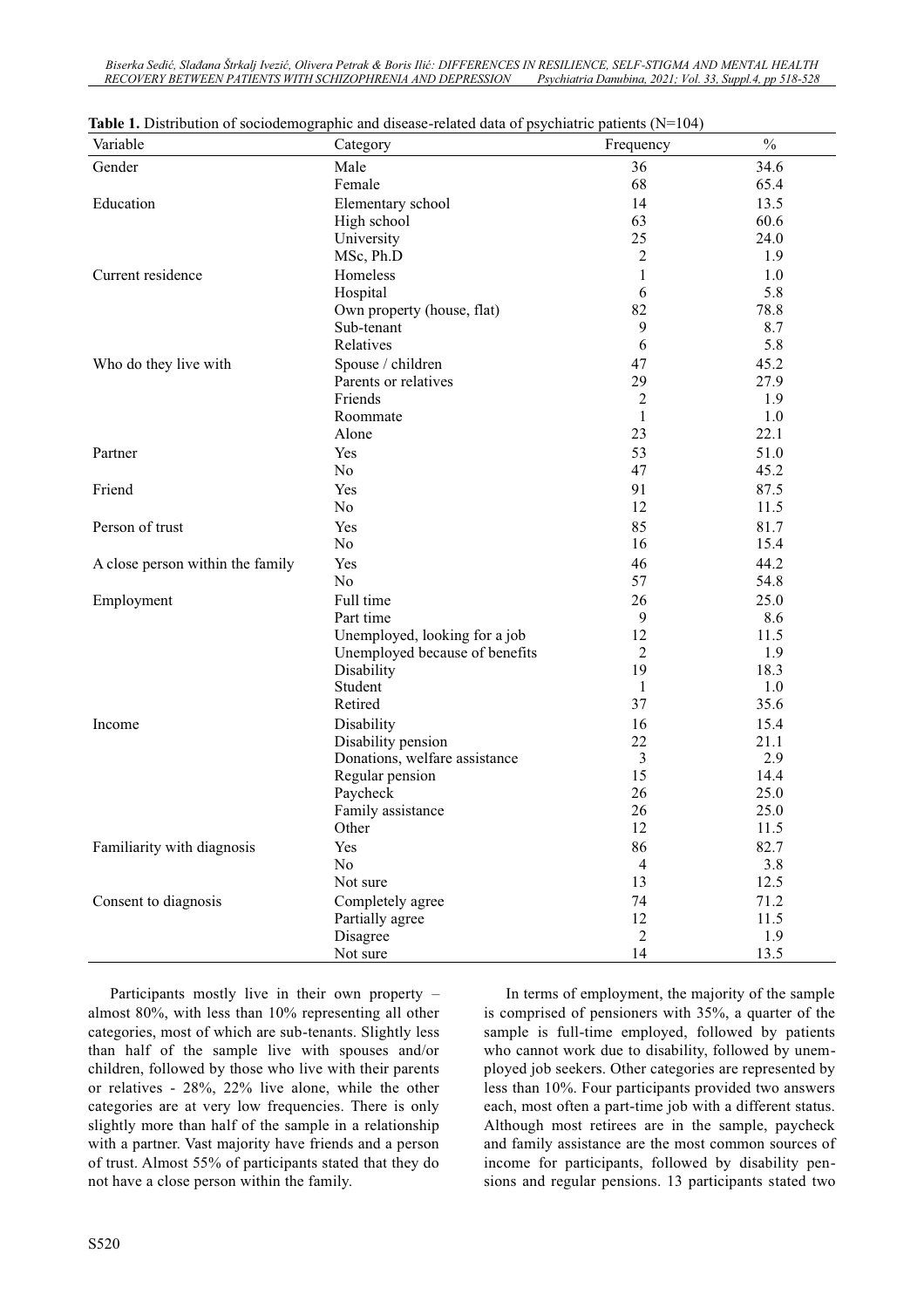or even three sources of income, the most commonly  $$ family assistance.

Over 80% of the sample is aware of their diagnosis, 12.5% are not sure, while four patients (2.6%) do not know the diagnosis. 82% of the participants in the sample fully or partially agree with their diagnosis, 13.5% are uncertain, and two patients completely disagree.

The average value of self-stigma belongs to the category of very low, empowerment is moderate, the perception of impairment and discrimination is present but not pronounced, resilience is relatively low, it is on the border of the first two categories - developmental and established. The theoretical range of a mental health recovery measure is 1 to 5, so an average value of 3.49 indicates a slight recovery. There are also different categorizations for depression (with 3, 4, or even 6 categories), but the averages obtained all indicate moderate depression. We can observe that the median (C) and the arithmetic mean are quite similar for all variables except for depression where there is a deviation of 2 and a half points.

Averages in the empowerment domain show that our participants rate their sense of power better than their confidence level. Of the various domains of MHRM, the most positive result, observing the medians, was obtained for learning and self-redefinition, spirituality and overcoming setbacks, while general well-being was the weakest.

#### **Comparison of two different diagnoses**

In addition to the condition of the whole sample, we were also interested in comparing the two groups with different mental health problems, so we performed a t-test for this purpose. Table 2 presents descriptive statistics for all composite variables (scales and subscales), with age and onset of treatment, and Table 3 shows only significant t-tests.

We can observe a continuous trend of results: participants with depression are older and started treatment later. In addition, in all observed variables they show poorer status compared to psychotic patients.

According to the results on the self-stigma questionnaire, both groups express low self-stigma. Perceptions of impairment and discrimination are also, on average, slightly above the midpoint of the scale (2.59 for psychoses, 2.75 for depression) and we can say that it is moderate. The empowerment measured by the BUES for both groups is also moderate (depression with a value of 2.5 exactly at the limit of low and moderate empowerment), and the differences are not numerically pronounced. In terms of resilience, depressed patients fall into the weakest category, which is developmental resilience, while participants with psychosis belong to a slightly better category with established resilience.

We can conclude that the most positive results were obtained for mental health recovery (MHRM) because the results for both groups are in the upper half of the scale values (3.13 for depression, 3.87 for psychosis).

Interpreting the data shown in Table 4, we can see that the group of participants with psychotic disorders is significantly younger than the participants with depression (the difference in the average is five and a half years) and treatment occurred significantly earlier. The empowering experience (BUES) and the results on its subscales are more pronounced than in depressed patients. In the psychotic patients we have also noticed a significantly higher levels of resilience and better mental health

**Table 2.** Descriptive statistics for composite variables (total scores on questionnaires and their domains) for patients with mental disabilities (N=104)

|                                | C    | M     | <b>SD</b> | Min      | Max  |
|--------------------------------|------|-------|-----------|----------|------|
| Composite                      |      |       |           |          |      |
| Self-stigma - ISMI             | 2.17 | 2.17  | 0.47      | 1.17     | 3.48 |
| Empowerment - BUES             | 2.65 | 2.58  | 0.39      | 1.65     | 3.59 |
| Devaluation – PDD              | 2.67 | 2.67  | 0.43      | 1.33     | 3.58 |
| Resilience                     | 39   | 37.73 | 9.75      | 12       | 58   |
| Mental health recovery – MHRM  | 3.62 | 3.49  | 0.78      | 1.50     | 5.00 |
| Depression $-$ BDI*            | 27   | 24.54 | 12.75     | $\theta$ | 52   |
| <b>BUES</b> Domains            |      |       |           |          |      |
| Self-esteem - self-efficacy    | 2.78 | 2.69  | 0.62      | 1.00     | 4.00 |
| Power - powerlessness          | 3.12 | 3.02  | 0.70      | 1.13     | 4.50 |
| <b>MHRM</b> Domains            |      |       |           |          |      |
| Overcoming obstacles           | 3.75 | 3.72  | 0.67      | 1.50     | 5.00 |
| Empowerment                    | 3.50 | 3.31  | 0.95      | 1.00     | 5.00 |
| Learning and self redefinition | 4.00 | 3.84  | 0.85      | 2.00     | 5.00 |
| <b>Basic functioning</b>       | 3.50 | 3.37  | 0.89      | 1.50     | 5.00 |
| General welfare                | 3.25 | 3.19  | 1.08      | 1.00     | 5.00 |
| New potential                  | 3.50 | 3.31  | 0.86      | 1.00     | 5.00 |
| Spirituality                   | 3.75 | 3.45  | 1.35      | 1.00     | 5.00 |
| Advocacy and improvement       | 3.50 | 3.42  | 0.82      | 1.00     | 5.00 |

Legend: \* only for a group of participants with depression; For all results, except for resistance and BDI, relative total results are expressed for ease of comparison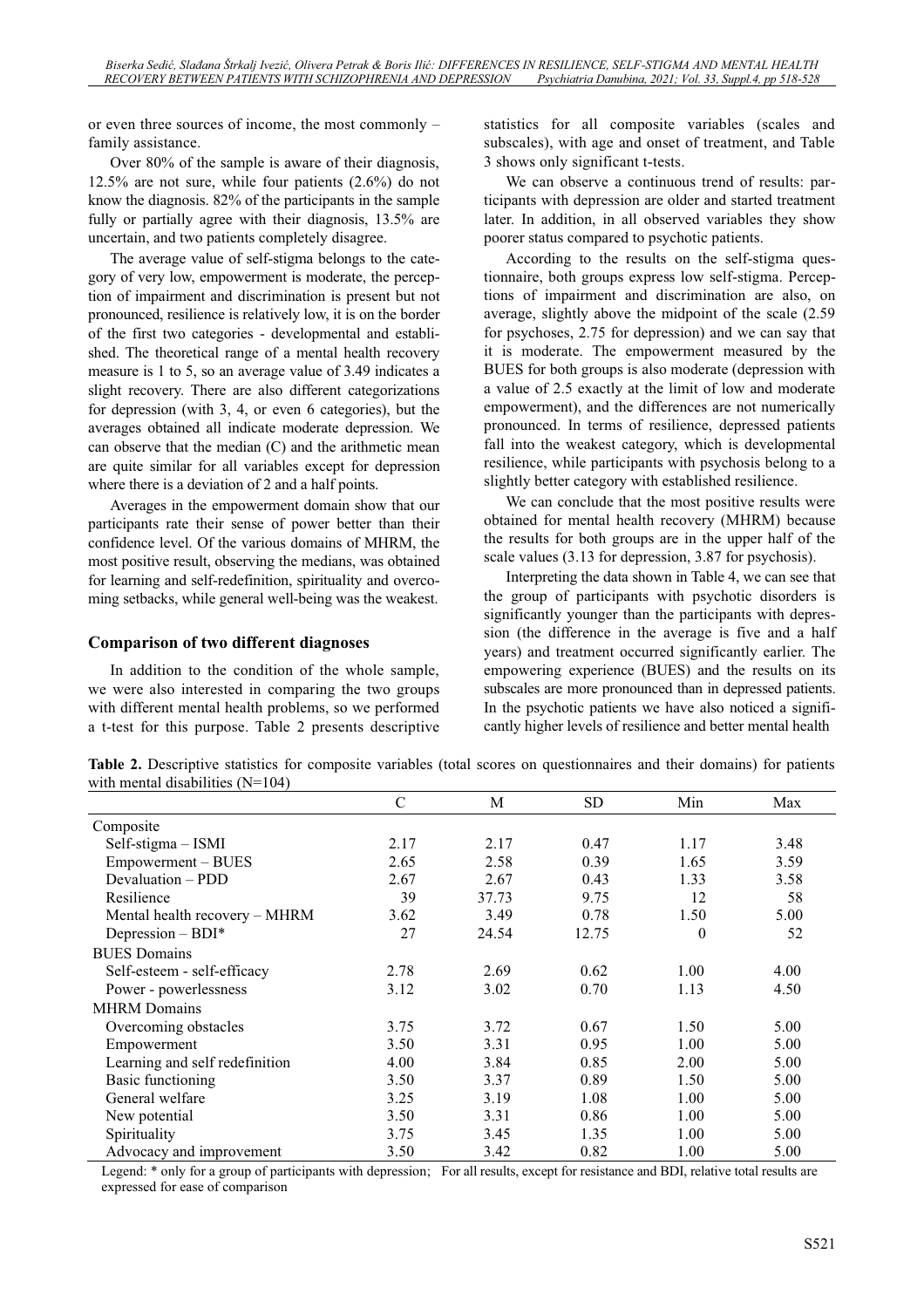Biserka Sedić, Slađana Štrkalj Ivezić, Olivera Petrak & Boris Ilić: DIFFERENCES IN RESILIENCE, SELF-STIGMA AND MENTAL HEALTH *RECOVERY BETWEEN PATIENTS WITH SCHIZOPHRENIA AND DEPRESSION Psychiatria Danubina, 2021; Vol. 33, Suppl.4, pp 518-528* 

| Variable                            | Diagnosis  | M     | <b>SD</b> | Min  | Max  |
|-------------------------------------|------------|-------|-----------|------|------|
| Age                                 | depression | 50.04 | 10.812    | 22   | 74   |
|                                     | psychosis  | 44.45 | 10.473    | 27   | 64   |
| Treatment onset                     | depression | 37.51 | 12.233    | 12   | 60   |
|                                     | psychosis  | 25.72 | 9.366     | 15   | 53   |
| <b>ISMI</b>                         | depression | 2.25  | 0.548     | 1.17 | 3.48 |
|                                     | psychosis  | 2.09  | 0.390     | 1.24 | 2.97 |
| <b>PDD</b>                          | depression | 2.76  | 0.408     | 2.08 | 3.58 |
|                                     | psychosis  | 2.59  | 0.441     | 1.33 | 3.42 |
| <b>BUES</b>                         | depression | 2.50  | 0.455     | 1.65 | 3.59 |
|                                     | psychosis  | 2.66  | 0.288     | 2.00 | 3.41 |
| <b>RESILIENCE</b>                   | depression | 32.76 | 9.953     | 12   | 58   |
|                                     | psychosis  | 42.80 | 6.398     | 28   | 56   |
| <b>MHRM</b>                         | depression | 3.13  | 0.808     | 1.50 | 4.77 |
|                                     | psychosis  | 3.87  | 0.547     | 2.50 | 5.00 |
| BUES self-esteem, self-efficacy     | depression | 2.56  | 0.687     | 1.00 | 4.00 |
|                                     | psychosis  | 2.84  | 0.502     | 1.33 | 4.00 |
| BUES power - powerlessness          | depression | 2.87  | 0.773     | 1.13 | 4.50 |
|                                     | psychosis  | 3.19  | 0.564     | 1.50 | 4.50 |
| MHRM Overcoming obstacles           | depression | 3.50  | 0.695     | 1.50 | 5.00 |
|                                     | psychosis  | 3.95  | 0.568     | 2.50 | 5.00 |
| <b>MHRM</b> Empowerment             | depression | 2.89  | 0.969     | 1.00 | 5.00 |
|                                     | psychosis  | 3.78  | 0.685     | 2.00 | 5.00 |
| MHRM Learning and self-redefinition | depression | 3.43  | 0.883     | 2.00 | 5.00 |
|                                     | psychosis  | 4.27  | 0.547     | 2.75 | 5.00 |
| <b>MHRM Basic functioning</b>       | depression | 2.96  | 0.843     | 1.50 | 5.00 |
|                                     | psychosis  | 3.82  | 0.715     | 2.00 | 5.00 |
| MHRM General welfare                | depression | 2.67  | 1.109     | 1.00 | 5.00 |
|                                     | psychosis  | 3.73  | 0.751     | 2.25 | 5.00 |
| <b>MHRM</b> New potentials          | depression | 2.97  | 0.942     | 1.00 | 5.00 |
|                                     | psychosis  | 3.70  | 0.563     | 2.25 | 5.00 |
| <b>MHRM</b> Spirituality            | depression | 3.04  | 1.362     | 1.00 | 5.00 |
|                                     | psychosis  | 3.88  | 1.208     | 1.00 | 5.00 |
| MHRM Advocacy and improvement       | depression | 3.19  | 0.885     | 1.00 | 4.50 |
|                                     | psychosis  | 3.67  | 0.685     | 2.25 | 5.00 |

**Table 3.** Descriptive statistics for each of the groups of difficulties separately: depressive  $(N = 53)$  and psychosis (51)

Legend: in bold are those variables for which a significant difference was obtained by t-test

#### **Table 4.** Significant differences obtained by t-test between the group of depressed (N=53) and psychotic patients (51)

| Variables                      |       | df  | P     |
|--------------------------------|-------|-----|-------|
| Age                            | 2.585 | 95  | 0.011 |
| Onset of treatment             | 5.533 | 97  | 0.000 |
| Resilience                     | 6.039 | 85  | 0.000 |
| <b>BUES</b>                    | 2.143 | 82  | 0.035 |
| Self-esteem - self-efficacy    | 2.327 | 91  | 0.022 |
| Power - powerlessness          | 2.327 | 91  | 0.022 |
| <b>MHRM</b>                    | 5.027 | 76  | 0.000 |
| Overcoming obstacles           | 3.615 | 102 | 0.000 |
| Empowerment                    | 5.379 | 94  | 0.000 |
| Learning and self-redefinition | 5.767 | 86  | 0.000 |
| Basic functioning              | 5.376 | 93  | 0.000 |
| Advocacy and improvement       | 2.976 | 97  | 0.004 |
| General welfare                | 5.503 | 85  | 0.000 |
| New potentials                 | 4.769 | 85  | 0.000 |
| Spirituality                   | 3.245 | 96  | 0.002 |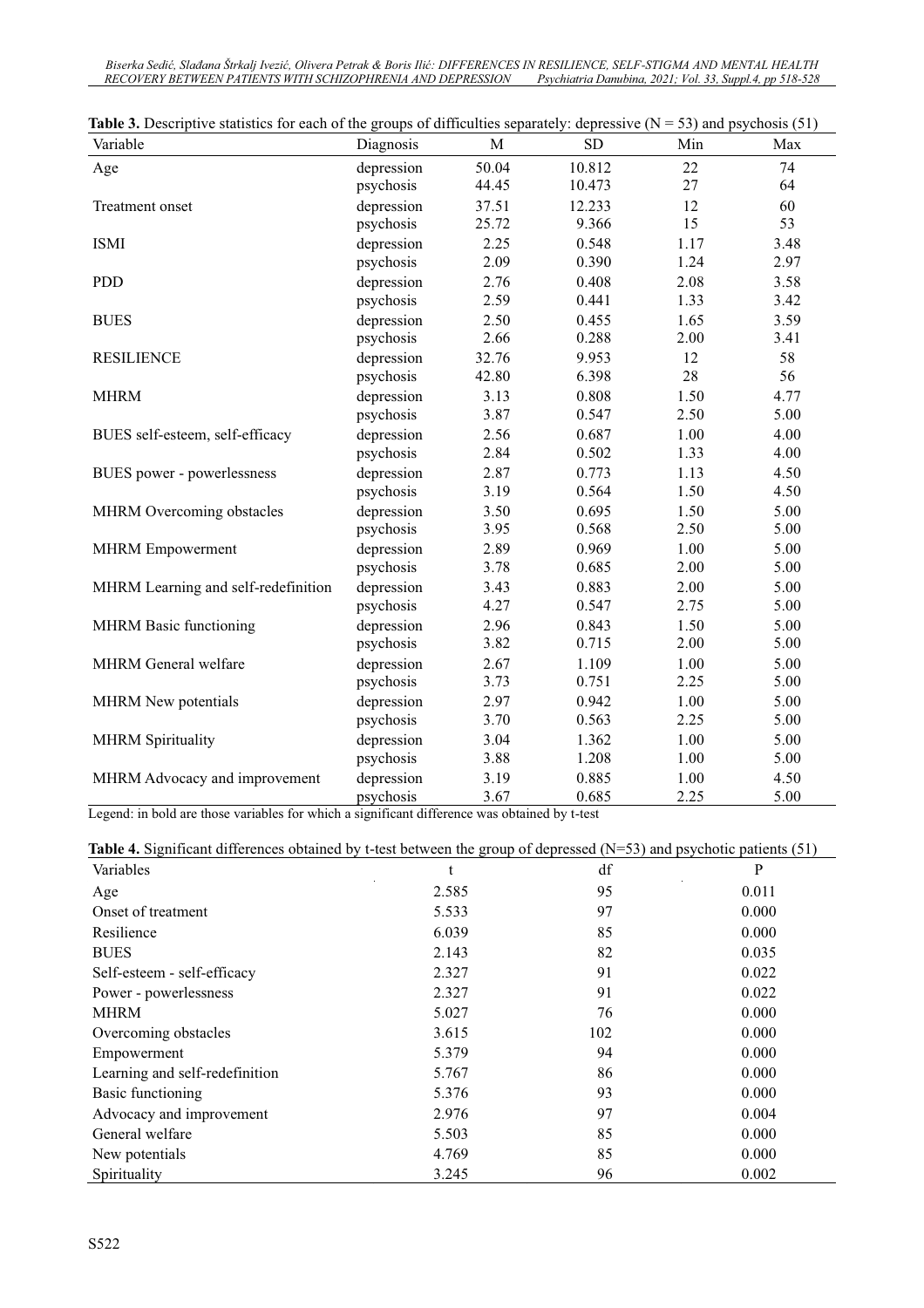recovery. In all domains of mental health recovery, participants with psychosis have significantly higher scores compared to depressed patients. The difference for the sense of discrimination (PDD) is not statistically significant, but it is very close to significance ( $t=1.94$ ; df=97; P=0.055) and the difference is again moving towards a more positive experience of psychotic patients.

For variables that are distributed significantly different from the normal distribution, we performed additional verification by a non-parametric statistical procedure. The Mann-Whitney U test confirmed the results of the t-test because a significant difference was obtained for all eight MHRM domains as well as for both BUES domains, with risk levels ranging from 0.000 to 0.027. As with the parametric statistics, no significant difference was found for PDD alone  $(P=0.09)$ .

### **Differences related to sociodemographic characteristics**

Considering the numerous sociodemographic characteristics, as well as additional data related to the disease, their relationship with the different measures used was analyzed: gender, partner, friend, person of trust, close family member, employment, income, familiarity and acceptance of diagnosis.

Men and women across the sample differ significantly in age. Women are on average 6 and a half years older than men. Men are 43 years old and women are just over 49 and a half years old (t=2.907; df=95; P=0.005). A significant difference with identical significance was obtained for both BUES subscales: power - powerlessness and self-esteem – self-efficacy ( $t=2.105$ ; df=96; P=0.038) toward a more positive outcome for women.

Participants who were diagnosed with some form of depressive disorder (NZ=36; NM=14) had a significant gender difference for the three subscales: new potentials on MHRM (t=2.175; df=50; P=0.036), self-esteem self-efficacy on BUES ( $t=2.049$ ;  $df=49$ ;  $P=0.046$ ), and power-powerlessness on BUES ( $t=2.049$ ; d $f=49$ ; P $=0.046$ ). In all statistically significant differences, women have achieved better results. In the group of psychotic patients, there were 14 men and 36 women, and the difference was obtained only for age ( $t=2.328$ ; df=45; P=0.024): women are on average 7 years older than men (MZ=47.4: MM=40.5).

In terms of whether the participants had a partner (53) or not (47), there was a significant difference across the whole sample only for age  $(t=2.317; df=92;$ P=0.023) and treatment initiation  $(t=2.414; df=98;$ P=0.018): participants that are in a relationship are, on average, five years older (49.8 years compared to 44.6) and started treatment six years later than those without a partner (34.4 in; compared to 28.5).

There were 34 patients with depression in the cohort and 17 without a partner. A significant difference was obtained only for the MHRM subscale - new potentials  $(t=3.1; df=47; P=0.003)$  where participants that are in the relationship achieved a significantly better result. In participants with some of the psychotic disorders, the relationship between patients in a relationship and without a partner is reversed: here, most of the sample consists of patients without a partner: 19 have a relationship and 30 are without a partner. Differences with respect to this feature were obtained for the overall score on the BUES - empowerment scale  $(t=2.118; df=41;$ P=0.040), and both of its subscales: self-esteem - selfefficacy ( $t=2.132$ ; df=43; P=0.039), and power – powerlessness ( $t=2.132$ ;  $df=43$ ;  $P=0.039$ ). There was also a significant difference for MHRM - mental health recovery ( $t=2.096$ ;  $df=38$ ;  $P=0.043$ ), two self-empowerment subscales ( $t=2.422$ ;  $df=45$ ;  $P=0.020$ ) and advocacy and improvement (t=2.722); df=44; P=0.009). In all groups, participants that have a partner achieved significantly better results than those that are not in a relationship.

When asked if they considered someone who they often see, a friend  $-91$  participants responded positively and 12 negatively. Due to the small number of participants who have no friends, the results obtained should be taken with reserve. Table 5. shows the results only for statistically significant differences.

We have observed that for all the obtained differences, non-friends achieve significantly worse results, with these differences making a significant shift on the scale.

In the group of patients with depression, only seven patients stated that they had no friend compared to 46 who responded positively, and the difference was obtained only on the overall mental health recovery score, and on five of its subscales, the direction being the difference as in the previous examples: better status reported patients who declare they have a friend. Given that only five of them reported having no friends in the group of psychotic patients, we did not test for significance of the difference between the subgroups.

When asked if they had a best friend, someone they can trust, 85 patients answered positively, while 16 answered in the negative. A large number of significant differences on scales and subscales were obtained for this dichotomous variable (Table 6).

Participants that have a person of trust have shown a significant difference in all categories: self-stigma is lower, resilience and mental health recovery are higher, encompassing as many as seven of the eight mental health recovery aspects and both subscales on the Empowerment Scales (BUES).

In patients with depression, 43 have confidence, while eight do not. A significant difference between them was obtained for the level of general depression - BDI ( $t=2.267$ ; df=43; P=0.028), where the difference is as high as 11 points (M for those that have a person of trust is 34.4, and for those without 23.2). For BUES, MHRM and resilience, and for all their subscales, a significant difference was also obtained in the same direction as for the previous groups: non-trusted participants were significantly worse off.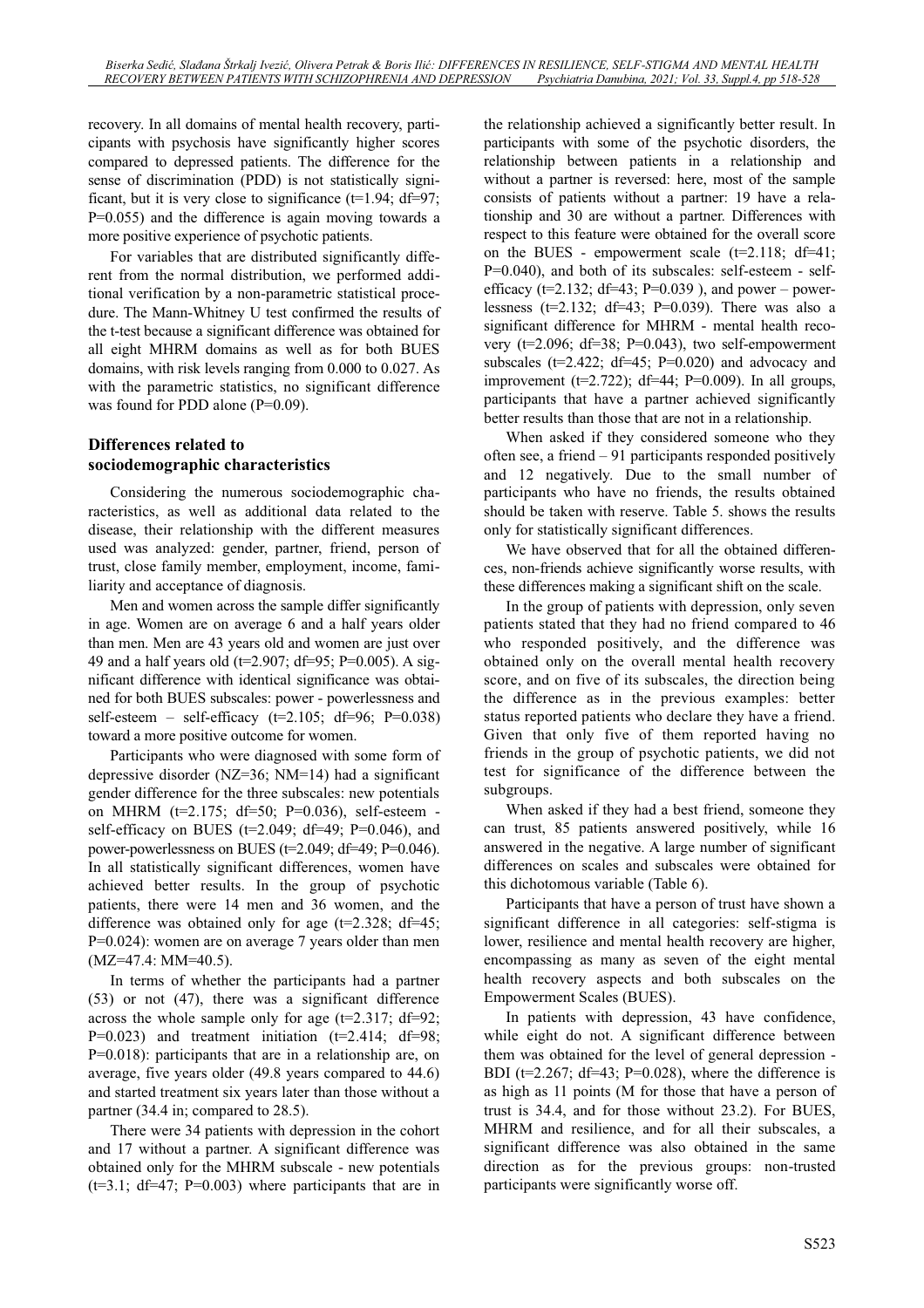Biserka Sedić, Slađana Štrkalj Ivezić, Olivera Petrak & Boris Ilić: DIFFERENCES IN RESILIENCE, SELF-STIGMA AND MENTAL HEALTH *RECOVERY BETWEEN PATIENTS WITH SCHIZOPHRENIA AND DEPRESSION Psychiatria Danubina, 2021; Vol. 33, Suppl.4, pp 518-528* 

| Variable                       | <b>Table 3.</b> Trendally values and difference testing with respect to partner ownership<br>Among the people that you often see, | $\mathbf M$ |       | df | P     |
|--------------------------------|-----------------------------------------------------------------------------------------------------------------------------------|-------------|-------|----|-------|
|                                | do you consider anyone a friend?                                                                                                  |             | t     |    |       |
| <b>PDD</b>                     | yes                                                                                                                               | 2.64        | 2.122 | 96 | 0.036 |
|                                | no                                                                                                                                | 2.94        |       |    |       |
| <b>MHRM</b>                    | yes                                                                                                                               | 3.58        | 3.227 | 83 | 0.002 |
|                                | no                                                                                                                                | 2.77        |       |    |       |
| Self-empowerment               | yes                                                                                                                               | 3.39        | 2.623 | 99 | 0.010 |
|                                | no                                                                                                                                | 2.61        |       |    |       |
| Learning and self-redefinition | yes                                                                                                                               | 3.94        | 3.457 | 98 | 0.001 |
|                                | no                                                                                                                                | 3.08        |       |    |       |
| Basic functioning              | yes                                                                                                                               | 3.43        | 1.992 | 92 | 0.049 |
|                                | no                                                                                                                                | 2.86        |       |    |       |
| Advocacy and improvement       | yes                                                                                                                               | 3.54        | 3.838 | 96 | 0.000 |
|                                | no                                                                                                                                | 2.62        |       |    |       |
| General welfare                | yes                                                                                                                               | 3.29        | 2.685 | 93 | 0.009 |
|                                | no                                                                                                                                | 2.42        |       |    |       |
| New potentials                 | yes                                                                                                                               | 3.40        | 2.669 | 96 | 0.009 |
|                                | no                                                                                                                                | 2.71        |       |    |       |
| Spirituality                   | yes                                                                                                                               | 3.59        | 2.925 | 95 | 0.004 |
|                                | no                                                                                                                                | 2.36        |       |    |       |

#### **Table 5.** Average values and difference testing with respect to partner ownership

|  |  |  | Table 6. Average values and testing differences in regard to having a person of trust |
|--|--|--|---------------------------------------------------------------------------------------|
|  |  |  |                                                                                       |

| Variable                       | Do you have best friend,<br>someone you can confide to? | M            | t     | df | ${\bf P}$ |
|--------------------------------|---------------------------------------------------------|--------------|-------|----|-----------|
| ISMI                           | yes<br>no                                               | 2.12<br>2.40 | 2.092 | 86 | 0.039     |
| Resilience                     | yes<br>no                                               | 3.24<br>2.71 | 2.437 | 96 | 0.017     |
| <b>MHRM</b>                    | yes<br>no                                               | 3.63<br>2.76 | 3.857 | 83 | 0.000     |
| Overcoming obstacles           | yes<br>no                                               | 3.85<br>3.19 | 2.884 | 99 | 0.010     |
| Self empowerment               | yes<br>no                                               | 3.42<br>2.75 | 2.573 | 97 | 0.012     |
| Learning and self-redefinition | yes<br>no                                               | 3.99<br>3.14 | 3.197 | 97 | 0.005     |
| Basic functioning              | yes<br>no                                               | 3.49<br>2.73 | 3.111 | 92 | 0.002     |
| New potential                  | yes<br>no                                               | 3.46<br>2.70 | 3.350 | 95 | 0.001     |
| Spirituality                   | yes<br>no                                               | 3.66<br>2.47 | 3.351 | 93 | 0.001     |
| Advocacy and improvement       | yes<br>no                                               | 3.55<br>2.83 | 3.265 | 94 | 0.002     |
| Self-esteem - self-efficacy    | yes<br>no                                               | 2.77<br>2.39 | 2.327 | 93 | 0.002     |
| Power - powerlessness          | yes<br>no                                               | 3.12<br>2.69 | 2.327 | 93 | 0.002     |

Of the 50 patients with psychotic disorder who answered this question, 42 have a person of trust and eight do not. They differ significantly in mental health recovery (MHRM) and only two subscales of that questionnaire. All the differences are in the same direction as already stated.

There are 46 patients in the sample that have a close family member, while the other 57 do not. No statistically significant difference was found between them for the total scores on the scales and subscales. A significant difference was obtained only for age (t=2.48;  $df=94$ ; P=0.015). In the group of patients with depression, the ratio of those who have and who do not have a close family member is 28 to 25, and in patients with psychotic disorder 29 to 21, while there are no significant differences between them.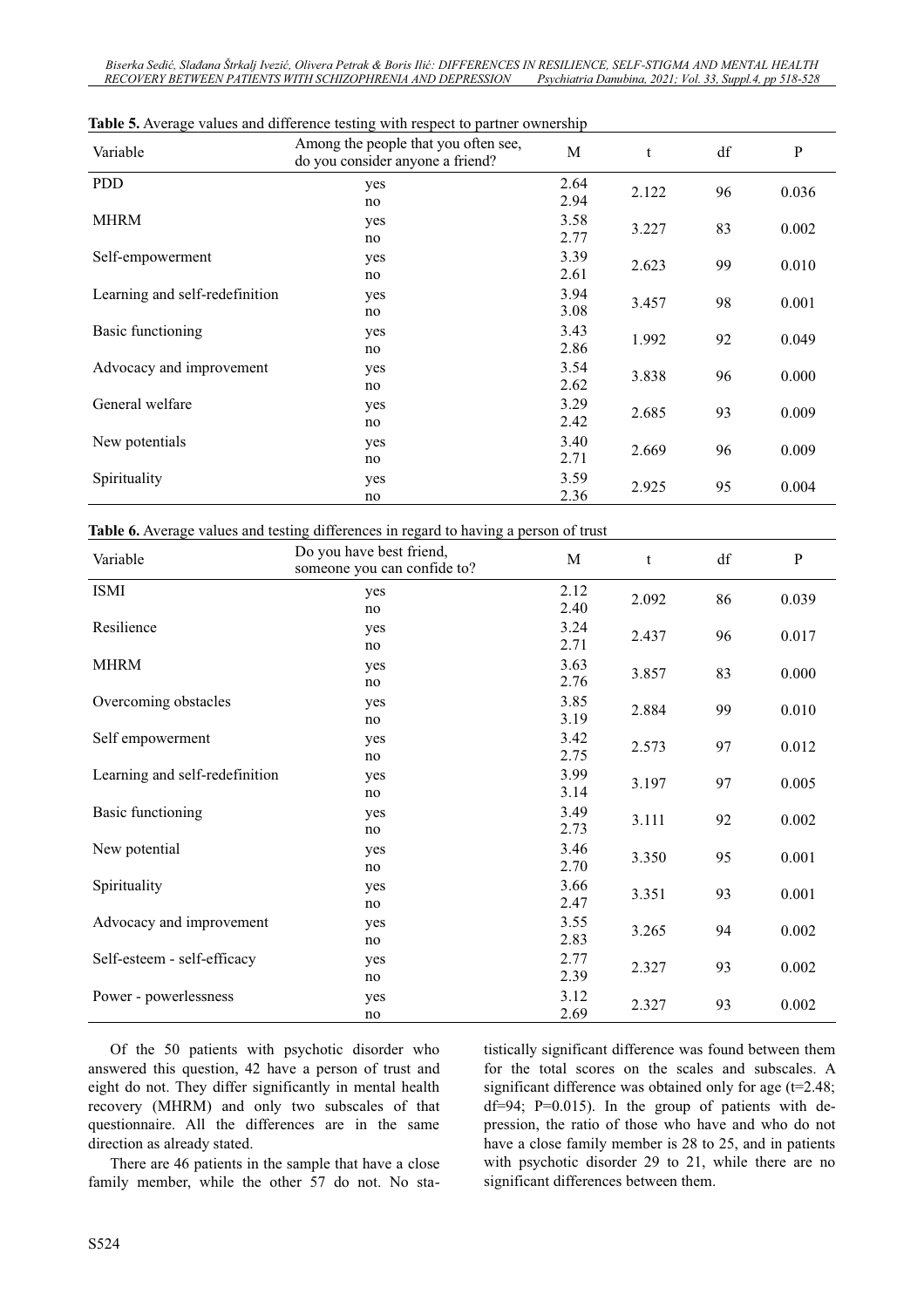*%LVHUND6HGLü6ODÿDQDâWUNDOM,YH]Lü2OLYHUD3HWUDN %RULV,OLü',))(5(1&(6,15(6,/,(1&(6(/)-STIGMA AND MENTAL HEALTH RECOVERY BETWEEN PATIENTS WITH SCHIZOPHRENIA AND DEPRESSION Psychiatria Danubina, 2021; Vol. 33, Suppl.4, pp 518-528* 

| Variable                       | Were you informed of your<br>diagnosis by your physician? | M            | t     | df | P     |
|--------------------------------|-----------------------------------------------------------|--------------|-------|----|-------|
| <b>ISMI</b>                    | yes<br>no / not certain                                   | 2.11<br>2.50 | 2.717 | 87 | 0.008 |
| <b>BUES</b>                    | yes<br>no / not certain                                   | 2.61<br>2.35 | 2.389 | 91 | 0.019 |
| Resilience                     | yes<br>no / not certain                                   | 3.27<br>2.47 | 3.829 | 98 | 0.000 |
| <b>MHRM</b>                    | yes<br>no / not certain                                   | 3.62<br>2.75 | 3.970 | 84 | 0.000 |
| Self-empowerment               | yes<br>no / not certain                                   | 3.44<br>2.65 | 3.271 | 99 | 0.001 |
| Learning and self-redefinition | yes<br>no / not certain                                   | 3.99<br>3.06 | 4.326 | 98 | 0.000 |
| <b>Basic functioning</b>       | yes<br>no / not certain                                   | 3.49<br>2.74 | 3.223 | 93 | 0.002 |
| General welfare                | yes<br>no / not certain                                   | 3.37<br>2.18 | 4.232 | 94 | 0.000 |
| New potentials                 | yes<br>no / not certain                                   | 3.43<br>2.75 | 3.092 | 97 | 0.003 |
| Spirituality                   | yes<br>no / not certain                                   | 3.58<br>2.85 | 2.041 | 95 | 0.044 |
| Advocacy and improvement       | yes<br>no / not certain                                   | 3.53<br>2.81 | 3.344 | 96 | 0.001 |
| Self-esteem - self-efficacy    | yes<br>no / not certain                                   | 2.75<br>2.39 | 2.200 | 95 | 0.030 |
| Power - powerlessness          | yes<br>no / not certain                                   | 3.09<br>2.69 | 2.200 | 95 | 0.030 |

| Table 7. Average values and difference testing with respect to familiarity with the diagnosis |  |  |
|-----------------------------------------------------------------------------------------------|--|--|
|-----------------------------------------------------------------------------------------------|--|--|

86 participants were informed of their diagnosis, while 17 was not or was uncertain. The results of descriptive statistics and significant differences are presented in Table 7.

Patients who were not informed of their diagnosis or are not sure have a significantly worse status on all scales and subscales for which a significant difference is obtained, with these differences being quite noticeable in some aspects. For example, on the General Welfare Subscale the difference is 1.19 on a scale of 1 to 5.

For patients with depression, the ratio is 40 to 13, and those who are familiar with their diagnosis score significantly better on the level of resilience (t=2,598; df=49;  $P=0,012$ ) and on the mental health recovery scale ( $t=3,067$ ; df=42; P=0.004), as well as on five of its subscales. Only a small number of participants with psychotic disorder do not know their diagnosis or are uncertain about it  $-$  only four, while the rest know, and due to the large difference in samples, we did not check the significance of differences between these groups.

When asked about consent to the diagnosis, four answers were offered to the participants (I completely agree, partially agree, disagree at all, not sure). The first two responses were treated together (category *yes*) with 86 participants, while the remaining two categories were grouped in the *no* or *uncertain* category with 16 participants. A significant difference was found between them only for the level of self-stigma - ISMI ( $t=2.252$ ; df=86; P=0.027) and for only one MHRM subscale: advocacy and improvement ( $t=2.202$ ; df=95; P=0.030). Self-stigma is more pronounced in a group that disagrees or is uncertain about their diagnosis, and their score on the advocacy and improvement subscale is weaker.

In patients with depression, those who agree with their diagnosis in relation to those who are not or are uncertain are 44:7 and in psychotic 42:9. There was no significant difference for patients with psychosis, while significant differences were found for mental health recovery ( $t=2.391$ ;  $df=40$ ;  $P=0.022$ ) and for three of its subscales: the category of participants who agreed with the diagnosis had better status.

For employment (work status), participants were able to choose 9 categories, which were classified into two categories: the first consists of those who *work* full time or part-time, while the category *does not work* included students, unemployed for whatever reason, retired and disabled. 33 patients work, while 69 do not. Between them, a significant difference was obtained at the beginning of treatment ( $t=4.802$ ; d $f=102$ ; P=0.000): patients that work began their treatment up to 11 years later. Patients who do not work are significantly more resilient (t=3.083; df=99; P=0.003), experience less impairment and discrimination (t=2.140; df=97; P=0.035), and achieve greater results on overall mental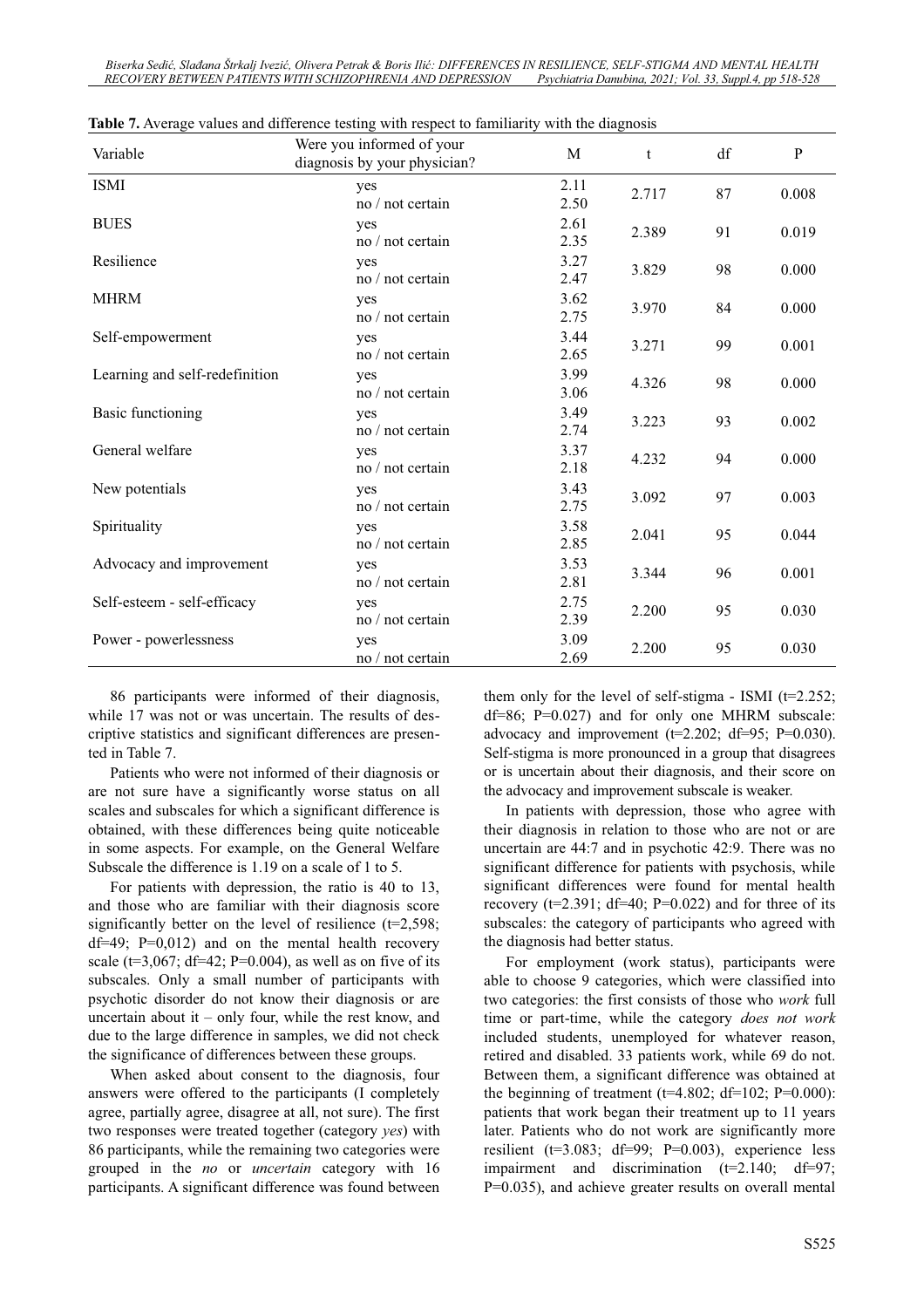recovery health ( $t=2.344$ ;  $df=84$ ;  $P=0.021$ ), and in five of its domains: overcoming obstacles (t=3.666; df=102; P=0.000), self-empowerment (t=3.03; df=100; P=0.003), baseline functioning  $(t=3.396; df=93; P=0.001)$ , general well-being ( $t=2.015$ ; df=94; P=0.047) and spirituality  $(t=2.844; df=96; P=0.005)$ .

The ratio of those who *work* and *do not work* in the depressed group is 28 to 25, while in the group of patients with psychotic disorder only 5 patients were employed, compared to 46 who do not work. Therefore the significance of the differences will not be evaluated for them. Patients with depression that are employed, began treatment significantly later than those who were not ( $t=2.555$ ; df=38; P=0.015). The latter started treatment at an average age of 33, while employed patients began their treatment at the age of 41.5.

### **Correlations**

No overall score on the scales correlates with age, but only significantly correlates positively with the start of treatment  $(r=0.581; p=0.000)$ : the older the person, the later he or she begins treatment. Self-stigma has been shown to be highly correlated with scores on all other scales and subscales, but due to the abundance of correlations, we will not report the results for subscales further. Self-stigma correlated positively with PDD (impairment and discrimination) ( $r=0.532$ ;  $p=0.000$ ) and depression ( $r=0.654$ ;  $p=0.000$ ), and negative with BUES  $(r=-0.738; p=0.000)$ , resilience  $(r=-0.504; p=0.000)$  and recovery  $(r=0.530; p=0.000)$ . These are significant, solid, and even high connections: the more one experiences self-stigma, the more they perceive greater impairment and discrimination, the more depressed they are, and the weaker, resilient and resilient they are. Also, a higher PDD score that represents a more pronounced perception of impairment and discrimination indicates poorer levels of empowerment  $(r=0.44; p=0.000)$ , resilience (r=-0.446; p=0.000), recovery (r=-0.499 ;  $p=0.000$ ) and greater depression ( $r= 0.481$ ;  $p=0.001$ ). The above correlations are moderate, slightly lower than with self-stigma.

Mental health empowerment, resilience and recovery all correlate significantly and positively with each other: the higher the empowerment and resilience, the better (or vice versa). The correlation between strength and resilience is  $r=0.725$  with  $p=0.000$ , strength and recovery is 0.613 with p=0.000, while resilience and recovery are highly correlated (r=0.861; p=0.000).

Depression correlates negatively with positively expressed scores (BUES, resilience and MHRM), and these correlations are solid to high: with BUES r=-0.676, with resilience  $r=0.696$ , with MHRM  $r=0.744$ , and all correlations were significant with p=0.000.

The correlation of educational attainment with other variables was verified by Spearman's correlation coefficient. Education is significant, though low associated with only two MHRM subscales: learning and redefining ( $p=0.232$ ;  $p=0.019$ ), and advocating for improvement ( $r=0.256$ ;  $p=0.011$ ): the more educated a person is, the higher scores on these two subscales, indicating her better mental health recovery.

# **DISCUSSION**

The aim of this paper was to determine whether resilience and self-stigma are significant predictors of mental health recovery in patients diagnosed with schizophrenia and depression treated in a group rehabilitation program. Given the literature data suggesting lower resolution, individuals are at risk for psychosis (Kim & Jang 2019) better social functioning in patients diagnosed with schizophrenia that have greater resilience (Sesar et al. 2016) better recovery in patients with low self-stigma (Livingston & Boyd 2010) and the potential for therapeutic effects on increasing resilience (Lucksted et al. 2011). In addition to verifying these findings, we were also interested in investigating whether there is a difference in self-stigma and resilience with respect to the recovery of patients diagnosed with schizophrenia, treated in a long-term rehabilitation program (1 to 3 years) and a short-term 3-month rehabilitation program for those diagnosed depression.

We assumed that a rehabilitation program for individuals diagnosed with schizophrenia, who are expected to have low levels of resilience and high levels of selfstigma, will increase resilience, decrease self-stigma, and promote recovery. The results showed a difference between the comparison groups. Better results (higher resilience, greater empowerment and recovery) have been shown by patients treated for psychosis in a longterm rehabilitation program, which confirms that it is possible to increase resilience and indicate that it takes time to develop resilience. Whole-sample results for patients with psychosis and depression showed that mental health empowerment, resilience, and recovery correlated significantly and positively regardless of diagnosis: the greater the empowerment and resilience, and the better (or vice versa) recovery, self-stigma is more pronounced, the smaller the results in all domains of mental health empowerment and recovery. Patients with a larger social network also had better results. The results of this study, similar to the results of Brohan et al. 2010 confirmed the link between self-stigma, empowerment, perception of discrimination and social network in such a way that empowerment, reduction of perceptions of discrimination and social network are associated with lower levels of self-stigma, which opens optimism about the effectiveness of therapy-based treatments on empowering and fostering a useful social network. They are also consistent with other authors who state that a greater level of empowerment protects against self-stigma (Wahl 2012). The results are also in line with those of other authors who suggest that self-efficacy is a protective factor for better treatment outcomes.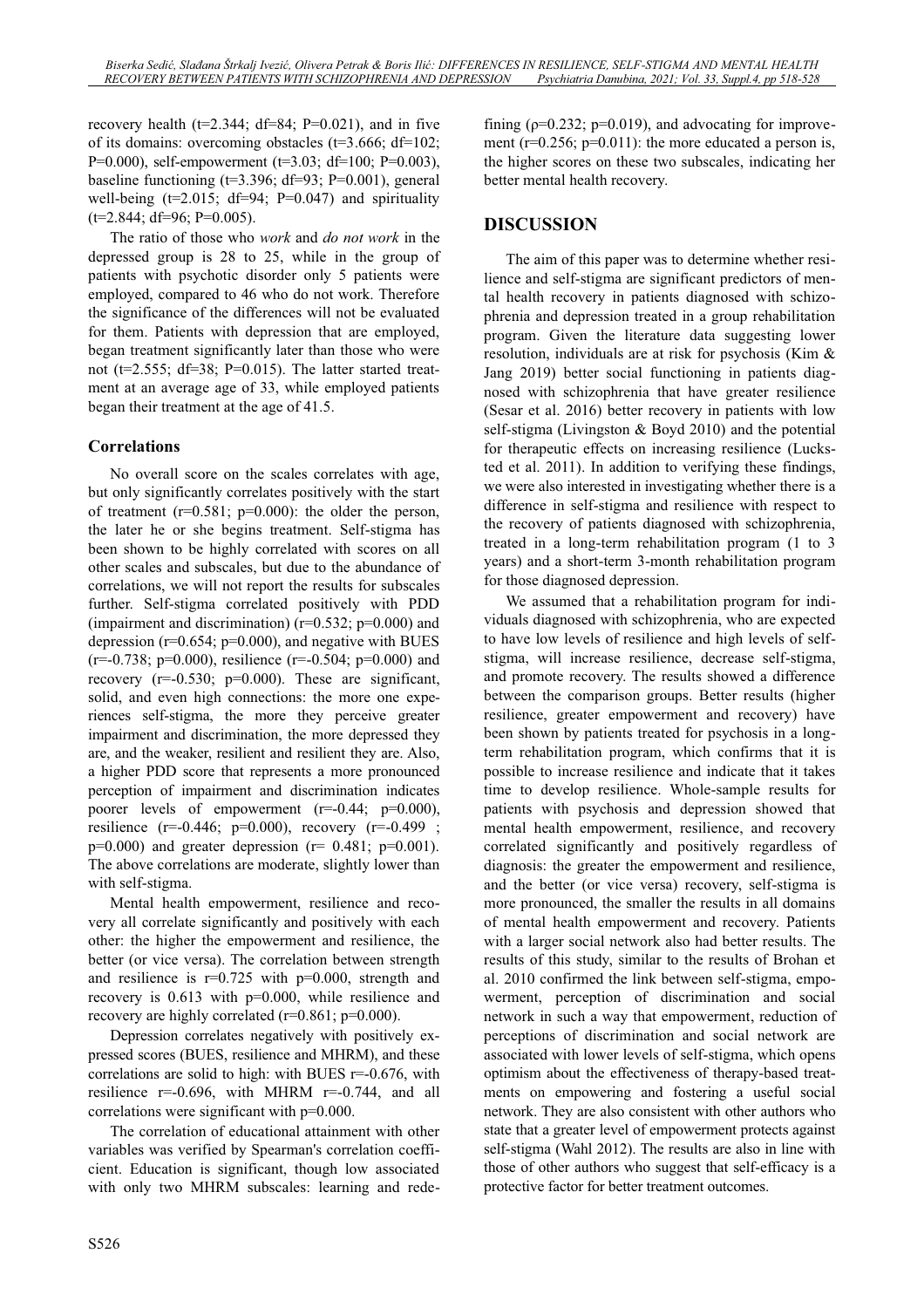When examining possible differences in the degree of self-stigma, empowerment, perception of impairment and discrimination, resilience and recovery between groups of different sociodemographic characteristics (gender, age, education, marital status, employment, income, and type of housing), we obtained slightly different results than others authors (Livingston & Boyd 2010. Sesar et al. 2016). In our study, female gender was associated with higher levels of empowerment, patients with a partner, friends and a person of trust also showed better scores on all scales, which is consistent with the results of other authors. Patients who do not work are significantly more resilient and experience less impairment and discrimination, suggesting that working environments are potentially stressful and discriminatory.

Our study is in line with the research of other authors (Fung et al. 2007, Sesar et al. 2016) who found an association between self-stigma and empowerment that is inherent in resilience, suggesting that treatment programs should be individualized in order to increase empowerment and thus resilience, and reduce selfstigma, promoting recovery from mental disorder.

### **Limitations**

Given that the observed groups differed, apart from the diagnosis, by the duration of therapy, we can assume that it also contributed to some extent to the better status of the schizophrenic patients compared to the depressed who had half the treatment. But this has yet to be further tested in better controlled conditions. Unfortunately, this is difficult to achieve in research on this subject, due to the delicacy of the issue and the justifiably stringent ethical rules that do not allow the provision of "lower quality care" for research purposes.

It should be borne in mind that the research was conducted in only one psychiatric institution, which makes the sample appropriate and less suitable for generalization, and that, although we guarantee confidentiality, it was not completely anonymous. This may have influenced the preference for providing socially positive responses, given that the examiners were healthcare professionals who participated in the care of these participants. We therefore recommend that in further research, interviewers be "neutral" persons so that the role of the patient / participant does not overlap and affect the results.

Also, for a better understanding of the relationship between resilience, self-stigma, and mental health recovery, it would be interesting to monitor them over a period of time, such as examining whether it changes two months after being discharged, which we did not have the opportunity to do in this study. In addition, education level, marital status and number of children could provide useful details in the sociodemographic profile of participants, and we unfortunately did not have them.

Notwithstanding these limitations, we believe that our research will shed additional light on aspects of the recovery of psychiatric patients.

### **CONCLUSION**

In light of evidence supporting a positive association between resilience, low self stigma and recovery from schizophrenia and based on the fact that resilience is modifiable and could improve with treatment, these associations should be considered when planning psychosocial interventions tailored to patients' needs, so we agree with other that studies that implement resilience and other positive psychology concepts reinforce schizophrenia research shift from risk to protective factors, reverse the question "which factors associate with relapse and chronicity" to "which factors promote recovery" and are promising for the development of additional therapeutic approaches. The correlation between resilience, self-stigma and recovery, regardless of the diagnosis, implies the need for treatment programs that will increase resilience and prevent self-stigma and thus be protective for mental health.

# *Acknowledgements:* None.

#### *Conflict of interest:* None to declare.

### *Contribution of individual authors:*

- Study conception and design: Biserka Sedić & Slađana Štrkalj Ivezić;
- Data acquisition, selection and analysis: Biserka Sedić & Olivera Petrak;
- Manuscript writing and revision: Biserka Sedić, Slađana Štrkalj Ivezić, Olivera Petrak & Boris Ilić.

# **References**

- *1. Anthony W, Cohen M, Farkas M & Gagne C: Psychiatric rehabilitation, 2nd edition. Boston: Boston University, Center for Psychiatric Rehabilitation, 2002*
- *2. Bonnano G: Loss, trauma and human resilience. Have we underestimated the human capacity to thrive after extremely aversive events? American Psychologist 2004; 59:20-8*
- *3. Bozikas V & Parlapani E: Resilience in patients with psychotic disorder. Psychiatriki 2016; 1:13-6*
- *4. Brohan E, Elgie R, Sartorius N & Thornicroft G: Self stigma, empowerment and perceived discrimination among people with schizophrenia in 14 European countries: the GAMIAN-Europe Study. Schizophrenia Research 2010; 1-3:232-8*
- *5. Corrigan PW & Toomey R: Interpersonal problem solving and information processing in schizophrenia. Schizophrenia Bulletin 1995; 3:395-403*
- *6. Corrigan PW, Green MF & Toomey R: Cognitive correlates to social cue perception in schizophrenia. Psychiatry Research 1994; 2:141-51*
- *7. Corrigan P, Watson A & Barr L: The Self-Stigma of Mental Illness: Implications for Self-Esteem and Self-Efficacy. Journal of Social and Clinical Psychology 2006; 8:875-84*